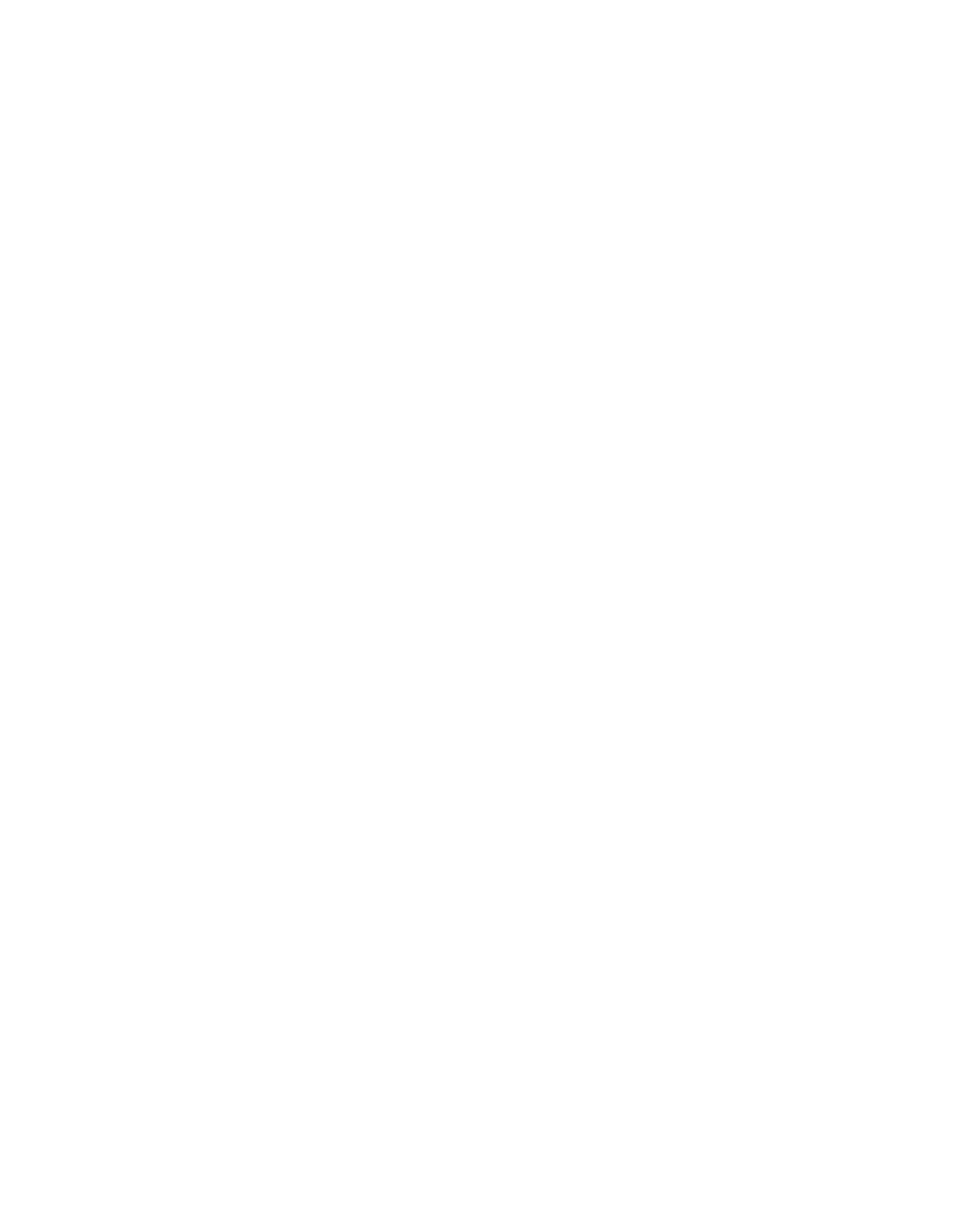## **SPILL OR LEAK HANDLING INFORMATION**

- **Personal Protection -**Appropriate protective equipment must be worn when handling a spill of this material. See the **PERSONAL PROTECTION MEASURES** Section for recommendations. If exposed to material during clean-up operations, see the **FIRST AID PROCEDURES** Section for actions to follow.
- **Procedures -** Keep spectators away. Floor may be slippery; use care to avoid falling. Contain spills immediately with inert materials (e.g. sand, earth). Transfer liquids and solid diking material to separate suitable containers for recovery or disposal. **CAUTION:** Keep spills and cleaning runoff out of municipal sewers and open bodies of water.

# **HAZARD INFORMATION**

*The health effects of this product have not been tested. The following information is based on the hazards of its components.*

### **HEALTH EFFECTS FROM OVEREXPOSURE**

| <b>Primary Routes of Exposure-</b>   | Inhalation<br>Eye Contact<br><b>Skin Contact</b>                                                                                                                                         |  |
|--------------------------------------|------------------------------------------------------------------------------------------------------------------------------------------------------------------------------------------|--|
| <b>Inhalation-</b>                   | Inhalation of vapor or mist can cause the following: headache<br>- nausea - irritation of nose, throat and lungs.                                                                        |  |
| <b>Eye Contact -</b>                 | Direct contact with material can cause the following: slight<br>irritation.                                                                                                              |  |
| <b>Skin Contact-</b>                 | Prolonged or repeated skin contact can cause the following:<br>slight skin irritation.                                                                                                   |  |
| <b>FIRE AND EXPLOSIVE PROPERTIES</b> |                                                                                                                                                                                          |  |
|                                      | Auto-ignition temperatureNot Applicable<br>Lower explosive limitNot Applicable<br>Upper Explosive limitNot Applicable                                                                    |  |
| <b>REACTIVITY INFORMATION</b>        |                                                                                                                                                                                          |  |
| <b>Instability-</b>                  | This material is considered stable. However, avoid temperatures<br>above 177°C/350°F, the onset of polymer decomposition. Thermal<br>decomposition is dependent on time and temperature. |  |
| <b>Hazardous Polymerization</b>      | Product will not undergo polymerization.                                                                                                                                                 |  |
| Incompatibility-                     | This product should not come in contact with solvent borne<br>materials.                                                                                                                 |  |
|                                      |                                                                                                                                                                                          |  |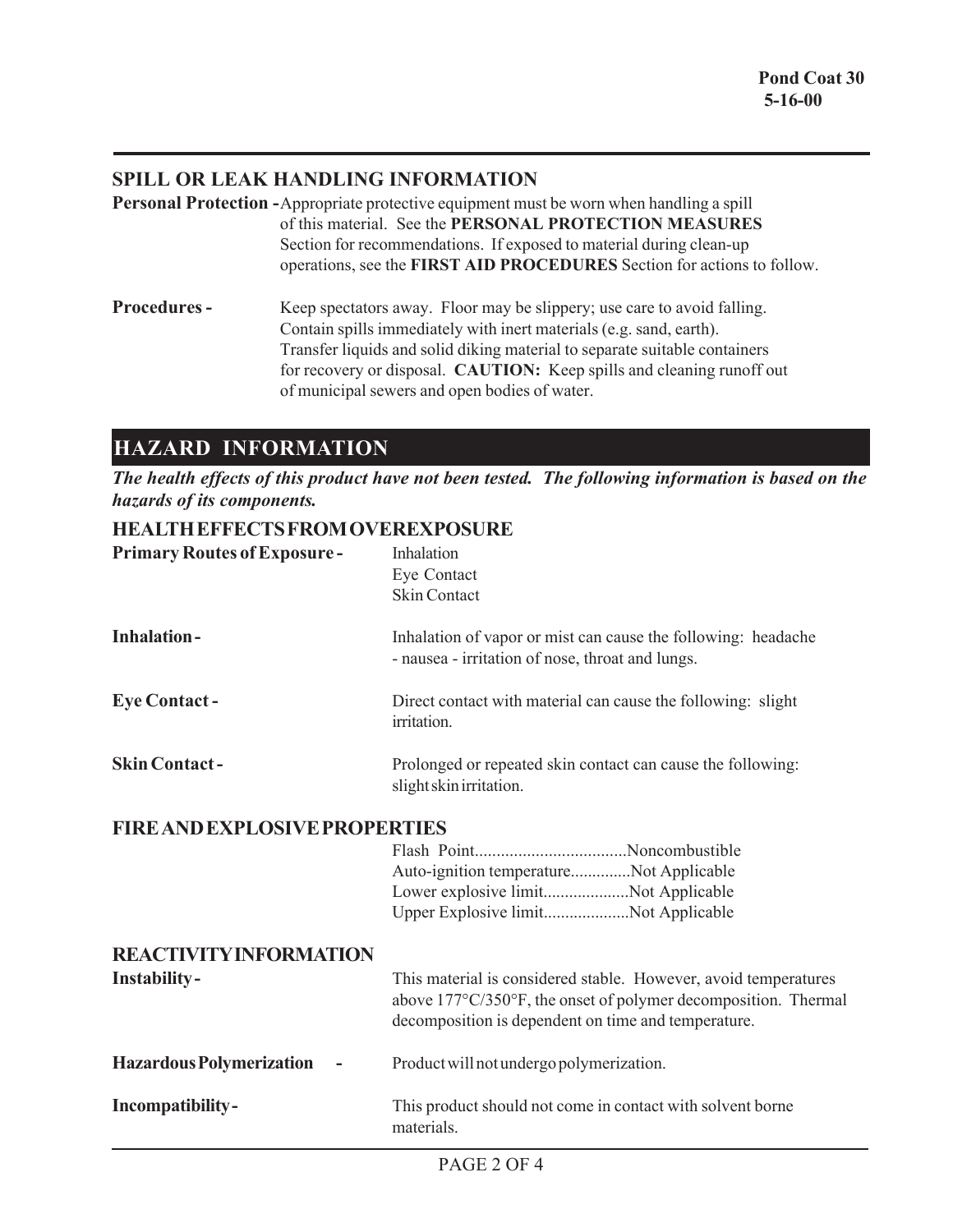# **ACCIDENT PREVENTION INFORMATION COMPONENT EXPOSURE INFORMATION**

### **Component Information**

| No. |  | Amt. $(\%)$ |
|-----|--|-------------|
|     |  |             |
|     |  | 41          |
|     |  | -36         |
|     |  |             |

#### **EXPOSURE LIMIT INFORMATION**

| <b>CERATECH</b> | <b>OSHA</b> | <b>ACGIH</b> |
|-----------------|-------------|--------------|
| TWA STEL        | TWA STEL    | TWA STEL     |
| none            | none        | none         |
| none            | none        | none         |
| none            | none        | none         |
| none            | none        | none         |
| none            | none        | none         |
| none            | none        | none         |
| none            | none        | none         |
| none            | none        | none         |
|                 |             |              |

#### **PERSONAL PROTECTION MEASURES**

| <b>Respiratory Protection -</b> | None required under normal operating conditions. When mist occurs<br>during spraying operations, wear a MSHA/NIOSH - approved (or<br>equivalent) disposable half-mask dust/mist respirator. |  |
|---------------------------------|---------------------------------------------------------------------------------------------------------------------------------------------------------------------------------------------|--|
| <b>Eye Protection -</b>         | Use chemical splash goggles (ANSI Z87.1 or approved equivalent).                                                                                                                            |  |
| <b>Hand Protection -</b>        | The glove(s) listed below may provide protection against permeation.<br>Gloves of other chemically resistant materials may not provide adequate<br>protection: Neoprene.                    |  |

# **STORAGE AND HANDLING INFORMATION**

**Storage Conditions -** Keep from freezing; material may coagulate. The minimum recommended storage temperature for this material is 1°C/34°F. The maximum temperature for this material is 49°C/120°F.

## **SUPPLEMENTAL INFORMATION TYPICAL PHYSICAL PROPERTIES**